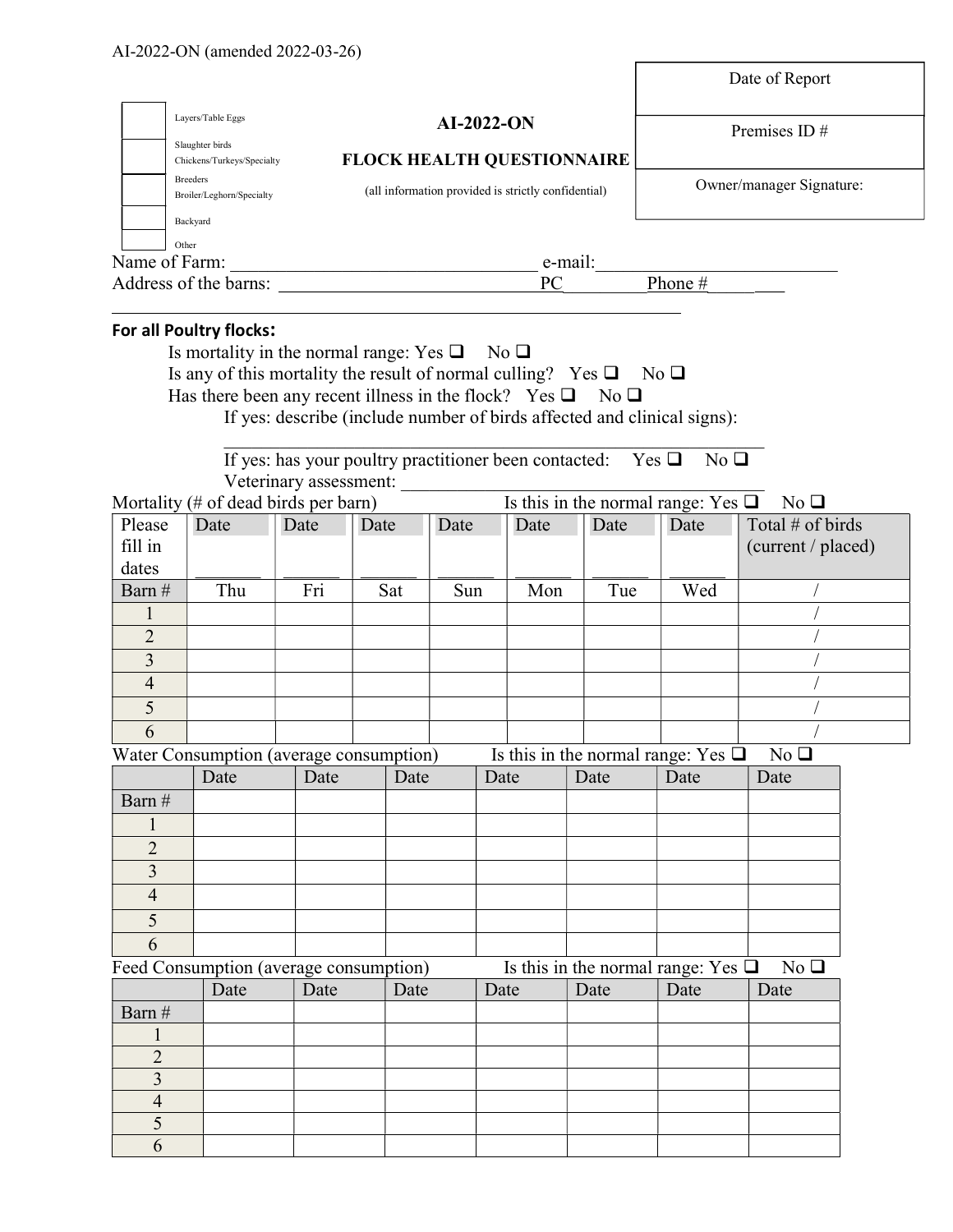| AI-2022-ON (amended 2022-03-26)                                                                                                                                                                                 |                               |
|-----------------------------------------------------------------------------------------------------------------------------------------------------------------------------------------------------------------|-------------------------------|
|                                                                                                                                                                                                                 | Date of report                |
|                                                                                                                                                                                                                 | Premises ID                   |
| Has there been movement of birds and or people who may have been in contact with other birds<br>$Yes \Box No \Box$<br>onto your property?<br>If yes, please explain movement:                                   |                               |
| Has there been any laboratory testing on your property?<br>If yes, please provide the laboratory reference<br>number                                                                                            | $Yes \Box$<br>No <sub>Q</sub> |
| Complete the following sections as applicable or mark as $N/A$ :                                                                                                                                                |                               |
| For production type birds - table eggs, breeders<br>Date placed                                                                                                                                                 |                               |
| Date placed<br>Has there been a significant change in feed consumption, egg production or water consumption<br>over the past 4 days? Yes $\Box$ No $\Box$ If yes, describe: e.g. increasing feed for production |                               |
| <b>Table Eggs:</b><br>Rate of lay for the past week(%): $\qquad \qquad$ Is this in the normal range: Yes $\Box$<br>If No provide comments:                                                                      | $No \square$                  |
|                                                                                                                                                                                                                 |                               |
| Breeders: chicken, specialty birds:<br>Were the last two hatches normal?: $\Gamma$ Yes $\Box$<br>$\mathrm{No}\ \square$<br>If No provide comments:                                                              |                               |
| Rate of lay for the past week (%): $\qquad \qquad$ Is this in the normal range: $\overline{Yes} \square$<br>❏                                                                                                   | No.                           |
| If No provide comments:                                                                                                                                                                                         |                               |
|                                                                                                                                                                                                                 |                               |
| Other: (Squab, pheasants, Taiwanese chickens, Pigeons):<br>Total mortality from placement (%):<br>Total inortiality from placement (%):<br>Rate of lay for the past week<br>Is this in the normal range: Yes □  | No                            |
| ⊔<br>If No provide comments                                                                                                                                                                                     |                               |
|                                                                                                                                                                                                                 |                               |

Submit to CFIA.OntFlockhealthsheets-Dossierssantedelevages.ACIA@inspection.gc.ca or Fax: 226-217-8494 once per week.

Comments for all sectors please provide any additional information or explanation for